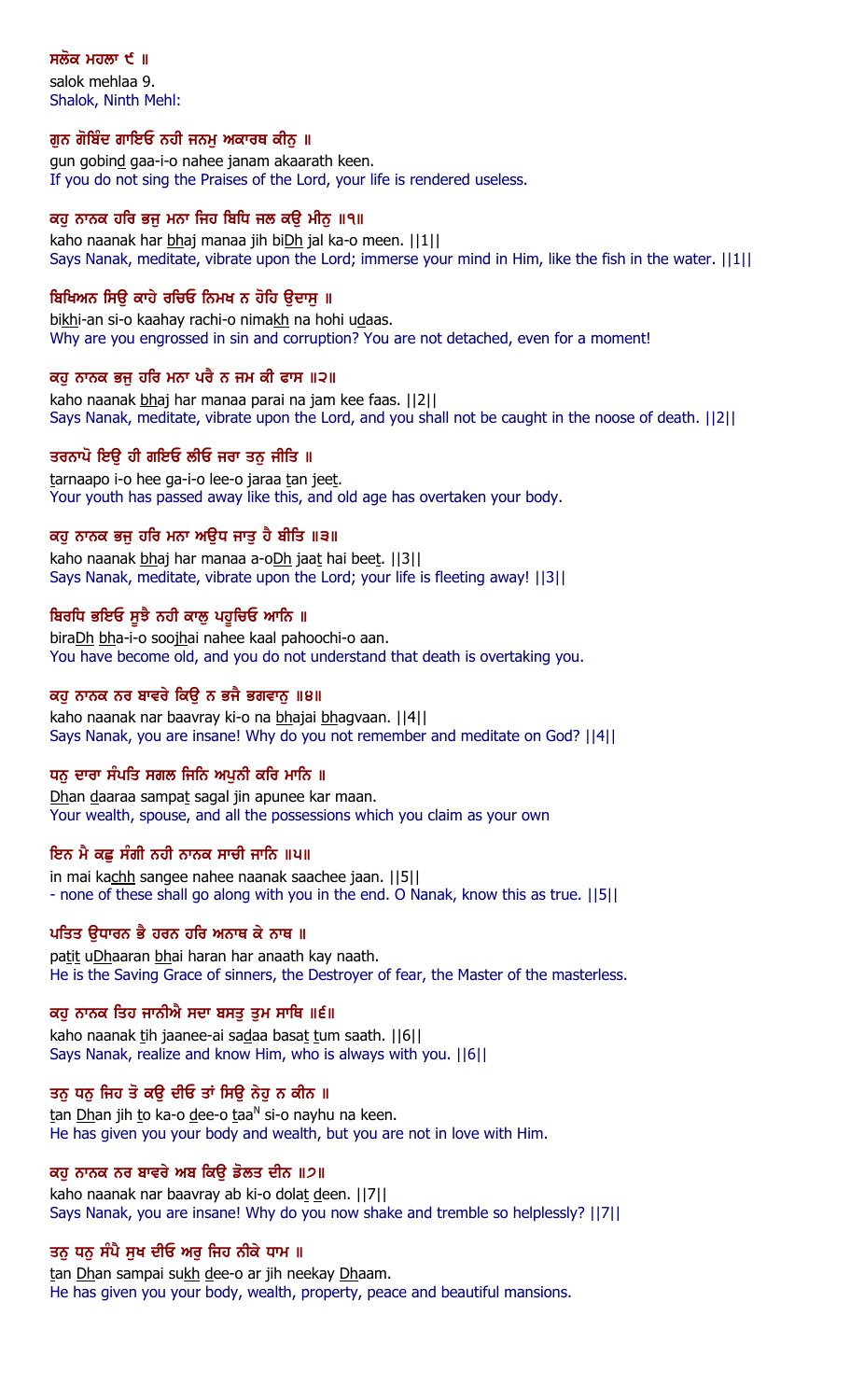## ਕਹੁ ਨਾਨਕ ਸੁਨੁ ਰੇ ਮਨਾ ਸਿਮਰਤ ਕਾਹਿ ਨ ਰਾਮੁ ॥੮॥

kaho naanak sun ray manaa simrat kaahi na raam. | 8|| Says Nanak, listen, mind: why don't you remember the Lord in meditation? ||8||

#### ਸਭ ਸੁਖ ਦਾਤਾ ਰਾਮੁ ਹੈ ਦੁਸਰ ਨਾਹਿਨ ਕੋਇ ॥

sabh sukh daataa raam hai doosar naahin ko-ay. The Lord is the Giver of all peace and comfort. There is no other at all.

#### ਕਹੁ ਨਾਨਕ ਸੁਨਿ ਰੇ ਮਨਾ ਤਿਹ ਸਿਮਰਤ ਗਤਿ ਹੋਇ ॥੯॥

kaho naanak sun ray manaa tih simrat gat ho-ay. ||9|| Says Nanak, listen, mind: meditating in remembrance on Him, salvation is attained. ||9||

#### ਜਿਹ ਸਿਮਰਤ ਗਤਿ ਪਾਈਐ ਤਿਹ ਭਜੂ ਰੇ ਤੈ ਮੀਤ ॥

jih simrat gat paa-ee-ai tih bhaj ray tai meet. Remembering Him in meditation, salvation is attained; vibrate and meditate on Him, O my friend.

#### ਕਹੂ ਨਾਨਕ ਸੁਨੂ ਰੇ ਮਨਾ ਅਉਧ ਘਟਤ ਹੈ ਨੀਤ ॥੧੦॥

kaho naanak sun ray manaa a-oDh ghatat hai neet. ||10|| Says Nanak, listen, mind: your life is passing away! ||10||

#### ਪਾਂਚ ਤਤ ਕੋ ਤਨ ਰਚਿਓ ਜਾਨਹ ਚਤਰ ਸਜਾਨ ॥

paa<sup>n</sup>ch <u>tat</u> ko <u>t</u>an rachi-o jaanhu cha<u>t</u>ur sujaan. Your body is made up of the five elements; you are clever and wise - know this well.

#### ਜਿਹ ਤੇ ੳਪਜਿਓ ਨਾਨਕਾ ਲੀਨ ਤਾਹਿ ਮੈ ਮਾਨ ॥੧੧॥

jih tay upji-o naankaa leen taahi mai maan.  $||11||$ Believe it - you shall merge once again into the One, O Nanak, from whom you originated.  $||11||$ 

#### ਘਟ ਘਟ ਮੈ ਹਰਿ ਜੂ ਬਸੈ ਸੰਤਨ ਕਹਿਓ ਪੁਕਾਰਿ ॥

ghat ghat mai har joo basai santan kahi-o pukaar. The Dear Lord abides in each and every heart; the Saints proclaim this as true.

#### ਕਹੁ ਨਾਨਕ ਤਿਹ ਭਜੁ ਮਨਾ ਭਉ ਨਿਧਿ ਉਤਰਹਿ ਪਾਰਿ ॥੧੨॥

kaho naanak tih bhaj manaa bha-o niDh utreh paar. [12] Says Nanak, meditate and vibrate upon Him, and you shall cross over the terrifying world-ocean. ||12||

## ਸੁਖ ਦੁਖ ਜਿਹ ਪਰਸੈ ਨਹੀ ਲੋਭੂ ਮੋਹੂ ਅਭਿਮਾਨੂ ॥

sukh dukh jih parsai nahee lobh moh abhimaan. One who is not touched by pleasure or pain, greed, emotional attachment and egotistical pride

#### ਕਹੁ ਨਾਨਕ ਸੁਨੁ ਰੇ ਮਨਾ ਸੋ ਮੁਰਤਿ ਭਗਵਾਨ ॥੧੩॥

kaho naanak sun ray manaa so moorat bhagvaan. ||13|| - says Nanak, listen, mind: he is the very image of God. ||13||

## ੳਸਤਤਿ ਨਿੰਦਿਆ ਨਾਹਿ ਜਿਹਿ ਕੰਚਨ ਲੋਹ ਸਮਾਨਿ ॥

ustat nindi-aa naahi jihi kanchan loh samaan. One who is beyond praise and slander, who looks upon gold and iron alike

#### ਕਹੁ ਨਾਨਕ ਸੁਨਿ ਰੇ ਮਨਾ ਮੁਕਤਿ ਤਾਹਿ ਤੈ ਜਾਨਿ ॥੧੪॥

kaho naanak sun ray manaa mukat taahi tai jaan. ||14|| - says Nanak, listen, mind: know that such a person is liberated. ||14||

#### ਹਰਖੂ ਸੋਗੂ ਜਾ ਕੈ ਨਹੀ ਬੈਰੀ ਮੀਤ ਸਮਾਨਿ ॥

harakh sog jaa kai nahee bairee meet samaan. One who is not affected by pleasure or pain, who looks upon friend and enemy alike

#### ਕਹੁ ਨਾਨਕ ਸੁਨਿ ਰੇ ਮਨਾ ਮੁਕਤਿ ਤਾਹਿ ਤੈ ਜਾਨਿ ॥੧੫॥

kaho naanak sun ray manaa mukat taahi tai jaan. ||15|| - says Nanak, listen, mind: know that such a person is liberated. ||15||

## ਭੈ ਕਾਹੁ ਕਉ ਦੇਤ ਨਹਿ ਨਹਿ ਭੈ ਮਾਨਤ ਆਨ ॥

bhai kaahoo ka-o dayt neh neh bhai maanat aan. One who does not frighten anyone, and who is not afraid of anyone else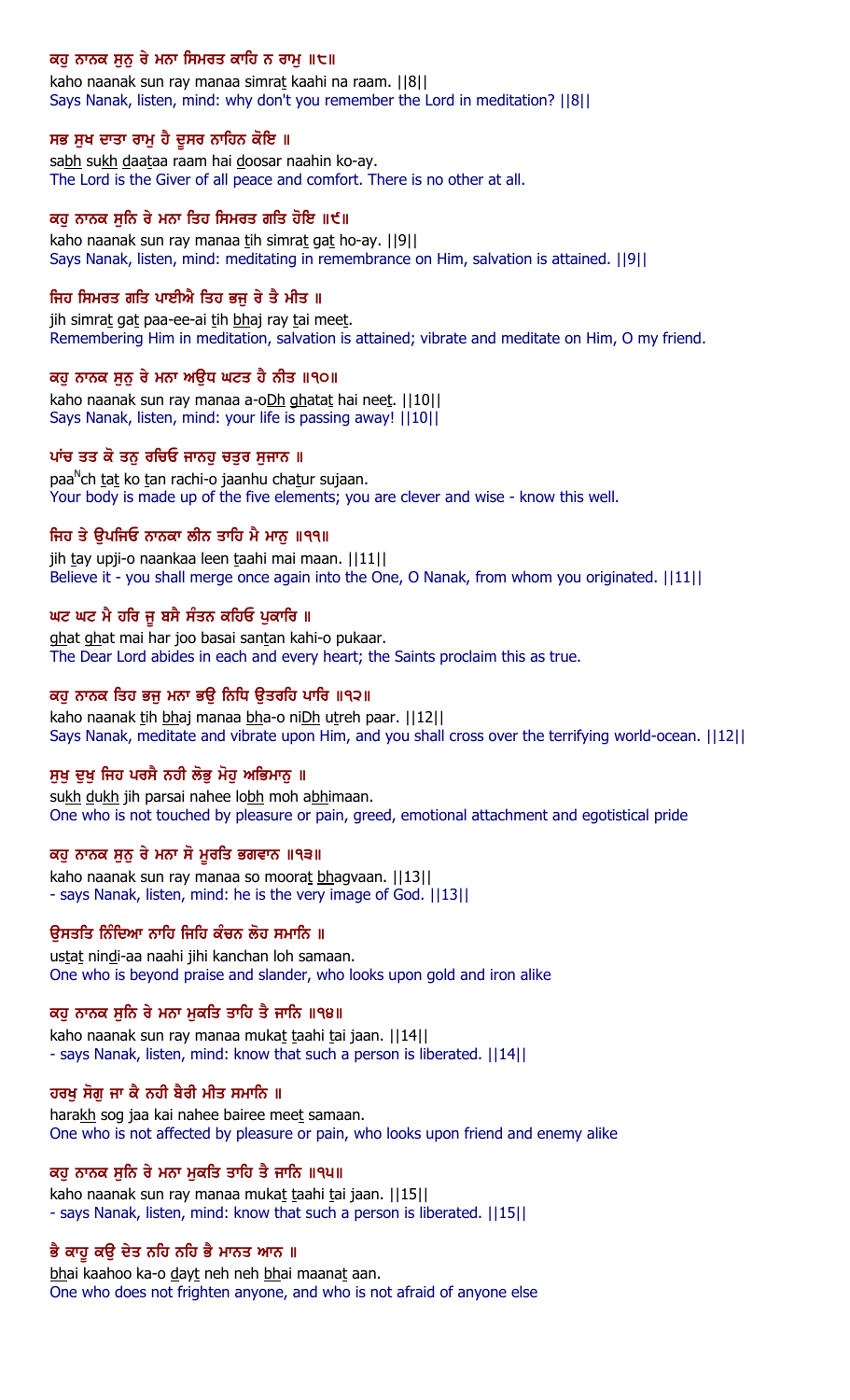## ਕਹੂ ਨਾਨਕ ਸੁਨਿ ਰੇ ਮਨਾ ਗਿਆਨੀ ਤਾਹਿ ਬਖਾਨਿ ॥੧੬॥

kaho naanak sun ray manaa gi-aanee taahi bakhaan. | | 16| | - says Nanak, listen, mind: call him spiritually wise. ||16||

## ਜਿਹਿ ਬਿਖਿਆ ਸਗਲੀ ਤਜੀ ਲੀਓ ਭੇਖ ਬੈਰਾਗ ॥

jihi bikhi-aa saglee tajee lee-o bhaykh bairaag. One who has forsaken all sin and corruption, who wears the robes of neutral detachment

# ਕਹੁ ਨਾਨਕ ਸੁਨੂ ਰੇ ਮਨਾ ਤਿਹ ਨਰ ਮਾਥੈ ਭਾਗੂ ॥੧੭॥

kaho naanak sun ray manaa tih nar maathai bhaag. ||17|| - says Nanak, listen, mind: good destiny is written on his forehead. ||17||

# ਜਿਹਿ ਮਾਇਆ ਮਮਤਾ ਤਜੀ ਸਭ ਤੇ ਭਇਓ ਉਦਾਸੁ ॥

jihi maa-i-aa mamtaa tajee sabh tay bha-i-o udaas. One who renounces Maya and possessiveness and is detached from everything

# ਕਹੂ ਨਾਨਕ ਸੁਨੂ ਰੇ ਮਨਾ ਤਿਹ ਘਟਿ ਬ੍ਰਹਮ ਨਿਵਾਸੂ ॥੧੮॥

kaho naanak sun ray manaa tih ghat barahm nivaas. | | 18| | - says Nanak, listen, mind: God abides in his heart. ||18||

# ਜਿਹਿ ਪਾਨੀ ਹੳਮੈ ਤਜੀ ਕਰਤਾ ਰਾਮ ਪਛਾਨਿ ॥

jihi paraanee ha-umai tajee kartaa raam pachhaan. That mortal, who forsakes egotism, and realizes the Creator Lord

# ਕਹ ਨਾਨਕ ਵਹ ਮਕਤਿ ਨਰ ਇਹ ਮਨ ਸਾਚੀ ਮਾਨ ॥੧੯॥

kaho naanak vahu mukat nar ih man saachee maan. | | 19| | - says Nanak, that person is liberated; O mind, know this as true. ||19||

# ਭੈ ਨਾਸਨ ਦੁਰਮਤਿ ਹਰਨ ਕਲਿ ਮੈ ਹਰਿ ਕੋ ਨਾਮੁ ॥

bhai naasan durmat haran kal mai har ko naam. In this Dark Age of Kali Yuga, the Name of the Lord is the Destroyer of fear, the Eradicator of evil-mindedness.

# ਨਿਸਿ ਦਿਨ ਜੋ ਨਾਨਕ ਭਜੈ ਸਫਲ ਹੋਹਿ ਤਿਹ ਕਾਮ ॥੨੦॥

nis din jo naanak bhajai safal hohi tih kaam. ||20|| Night and day, O Nanak, whoever vibrates and meditates on the Lord's Name, sees all of his works brought to fruition. ||20||

# ਜਿਹਬਾ ਗੁਨ ਗੋਬਿੰਦ ਭਜਹੂ ਕਰਨ ਸੁਨਹੂ ਹਰਿ ਨਾਮੂ ॥

jihbaa gun gobind bhajahu karan sunhu har naam. Vibrate with your tongue the Glorious Praises of the Lord of the Universe; with your ears, hear the Lord's Name.

# ਕਹ ਨਾਨਕ ਸਨਿ ਰੇ ਮਨਾ ਪਰਹਿ ਨ ਜਮ ਕੈ ਧਾਮ ॥੨੧॥

kaho naanak sun ray manaa pareh na jam kai Dhaam. ||21|| Says Nanak, listen, man: you shall not have to go to the house of Death. ||21||

# ਜੋ ਪਾਨੀ ਮਮਤਾ ਤਜੈ ਲੋਭ ਮੋਹ ਅਹੰਕਾਰ ॥

jo paraanee mam<u>t</u>aa <u>t</u>ajai lo<u>bh</u> moh aha<sup>n</sup>kaar. That mortal who renounces possessiveness, greed, emotional attachment and egotism

# ਕਹ ਨਾਨਕ ਆਪਨ ਤਰੈ ਅੳਰਨ ਲੇਤ ੳਧਾਰ ॥੨੨॥

kaho naanak aapan tarai a-uran layt uDhaar. [[22]] - says Nanak, he himself is saved, and he saves many others as well. ||22||

# ਜਿੳ ਸਪਨਾ ਅਰ ਪੇਖਨਾ ਐਸੇ ਜਗ ਕੳ ਜਾਨਿ ॥

ji-o supnaa ar paykhnaa aisay jag ka-o jaan. Like a dream and a show, so is this world, you must know.

# ਇਨ ਮੈ ਕਛੂ ਸਾਚੋ ਨਹੀ ਨਾਨਕ ਬਿਨੂ ਭਗਵਾਨ ॥੨੩॥

in mai kachh saacho nahee naanak bin bhagvaan. ||23|| None of this is true, O Nanak, without God. ||23||

# ਨਿਸਿ ਦਿਨੂ ਮਾਇਆ ਕਾਰਨੇ ਪ੍ਰਾਨੀ ਡੋਲਤ ਨੀਤ ॥

nis din maa-i-aa kaarnay paraanee dolat neet. Night and day, for the sake of Maya, the mortal wanders constantly.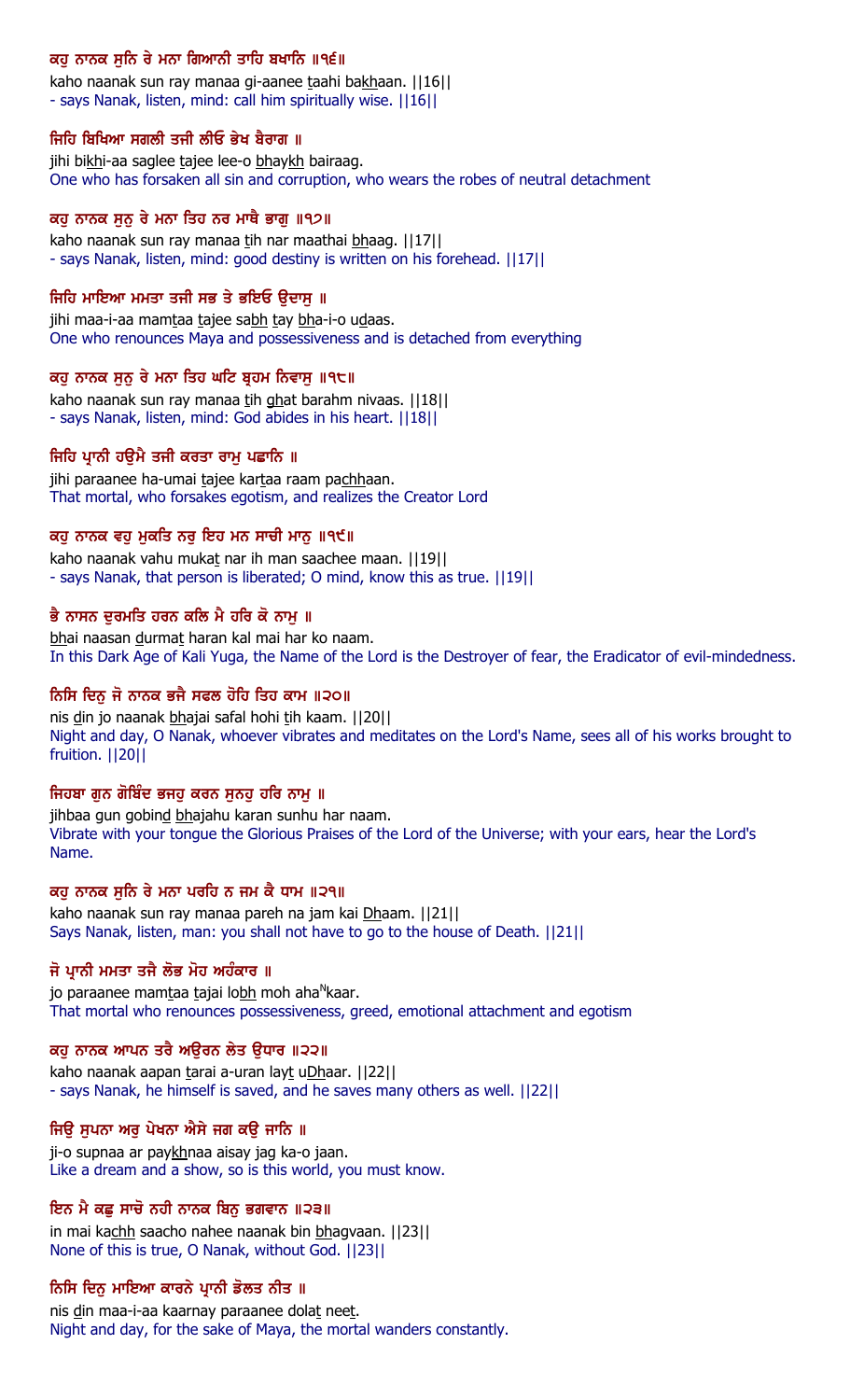# ਕੋਟਨ ਮੈ ਨਾਨਕ ਕੋਊ ਨਾਰਾਇਨੁ ਜਿਹ ਚੀਤਿ ॥੨੪॥

kotan mai naanak ko-oo naaraa-in jih cheet. ||24|| Among millions, O Nanak, there is scarcely anyone, who keeps the Lord in his consciousness. ||24||

## ਜੈਸੇ ਜਲ ਤੇ ਬੁਦਬੁਦਾ ਉਪਜੈ ਬਿਨਸੈ ਨੀਤ ॥

jaisay jal tay budbudaa upjai binsai neet. As the bubbles in the water well up and disappear again,

## ਜਗ ਰਚਨਾ ਤੈਸੇ ਰਚੀ ਕਹੁ ਨਾਨਕ ਸੁਨਿ ਮੀਤ ॥੨੫॥

jag rachnaa taisay rachee kaho naanak sun meet. [[25]] so is the universe created; says Nanak, listen, O my friend! ||25||

## ਪ੍ਰਾਨੀ ਕਛੂ ਨ ਚੇਤਈ ਮਦਿ ਮਾਇਆ ਕੈ ਅੰਧੂ ॥

paraanee kachhoo na chayt-ee mad maa-i-aa kai anDh. The mortal does not remember the Lord, even for a moment; he is blinded by the wine of Maya.

## ਕਹ ਨਾਨਕ ਬਿਨ ਹਰਿ ਭਜਨ ਪਰਤ ਤਾਹਿ ਜਮ ਫੰਧ ॥੨੬॥

kaho naanak bin har bhajan parat taahi jam fanDh. ||26|| Says Nanak, without meditating on the Lord, he is caught by the noose of Death. ||26||

## ਜੳ ਸਖ ਕੳ ਚਾਹੈ ਸਦਾ ਸਰਨਿ ਰਾਮ ਕੀ ਲੇਹ ॥

ja-o sukh ka-o chaahai sadaa saran raam kee layh. If you yearn for eternal peace, then seek the Sanctuary of the Lord.

## ਕਹ ਨਾਨਕ ਸਨਿ ਰੇ ਮਨਾ ਦਰਲਭ ਮਾਨਖ ਦੇਹ ॥੨੭॥

kaho naanak sun ray manaa durlabh maanukh dayh. ||27|| Says Nanak, listen, mind: this human body is difficult to obtain. ||27||

## ਮਾਇਆ ਕਾਰਨਿ ਧਾਵਹੀ ਮੁਰਖ ਲੋਗ ਅਜਾਨ ॥

maa-i-aa kaaran Dhaavhee moorakh log ajaan. For the sake of Maya, the fools and ignorant people run all around.

## ਕਹੁ ਨਾਨਕ ਬਿਨੁ ਹਰਿ ਭਜਨ ਬਿਰਥਾ ਜਨਮੁ ਸਿਰਾਨ ॥੨੮॥

kaho naanak bin har bhajan birthaa janam siraan. ||28|| Says Nanak, without meditating on the Lord, life passes away uselessly. ||28||

## ਜੋ ਪਾਨੀ ਨਿਸਿ ਦਿਨ ਭਜੈ ਰੂਪ ਰਾਮ ਤਿਹ ਜਾਨੂ ॥

jo paraanee nis din bhajai roop raam tih jaan. That mortal who meditates and vibrates upon the Lord night and day - know him to be the embodiment of the Lord.

## ਹਰਿ ਜਨ ਹਰਿ ਅੰਤਰੂ ਨਹੀ ਨਾਨਕ ਸਾਚੀ ਮਾਨੂ ॥੨੯॥

har jan har antar nahee naanak saachee maan. ||29|| There is no difference between the Lord and the humble servant of the Lord; O Nanak, know this as true. ||29||

## ਮਨ ਮਾਇਆ ਮੈ ਫਧਿ ਰਹਿਓ ਬਿਸਰਿਓ ਗੋਬਿੰਦ ਨਾਮ ॥

man maa-i-aa mai faDh rahi-o bisri-o gobind naam. The mortal is entangled in Maya; he has forgotten the Name of the Lord of the Universe.

## ਕਹ ਨਾਨਕ ਬਿਨ ਹਰਿ ਭਜਨ ਜੀਵਨ ਕੳਨੇ ਕਾਮ ॥੩੦॥

kaho naanak bin har bhajan jeevan ka-unay kaam. [[30]] Says Nanak, without meditating on the Lord, what is the use of this human life? ||30||

## ਪ੍ਰਾਨੀ ਰਾਮੂ ਨ ਚੇਤਈ ਮਦਿ ਮਾਇਆ ਕੈ ਅੰਧੂ ॥

paraanee raam na chayt-ee mad maa-i-aa kai anDh. The mortal does not think of the Lord; he is blinded by the wine of Maya.

## ਕਹ ਨਾਨਕ ਹਰਿ ਭਜਨ ਬਿਨ ਪਰਤ ਤਾਹਿ ਜਮ ਫੰਧ ॥੩੧॥

kaho naanak har bhajan bin parat taahi jam fanDh. ||31|| Says Nanak, without meditating on the Lord, he is caught in the noose of Death. ||31||

## ਸੁਖ ਮੈ ਬਹੁ ਸੰਗੀ ਭਏ ਦੁਖ ਮੈ ਸੰਗਿ ਨ ਕੋਇ ॥

sukh mai baho sangee bha-ay dukh mai sang na ko-ay. In good times, there are many companions around, but in bad times, there is no one at all.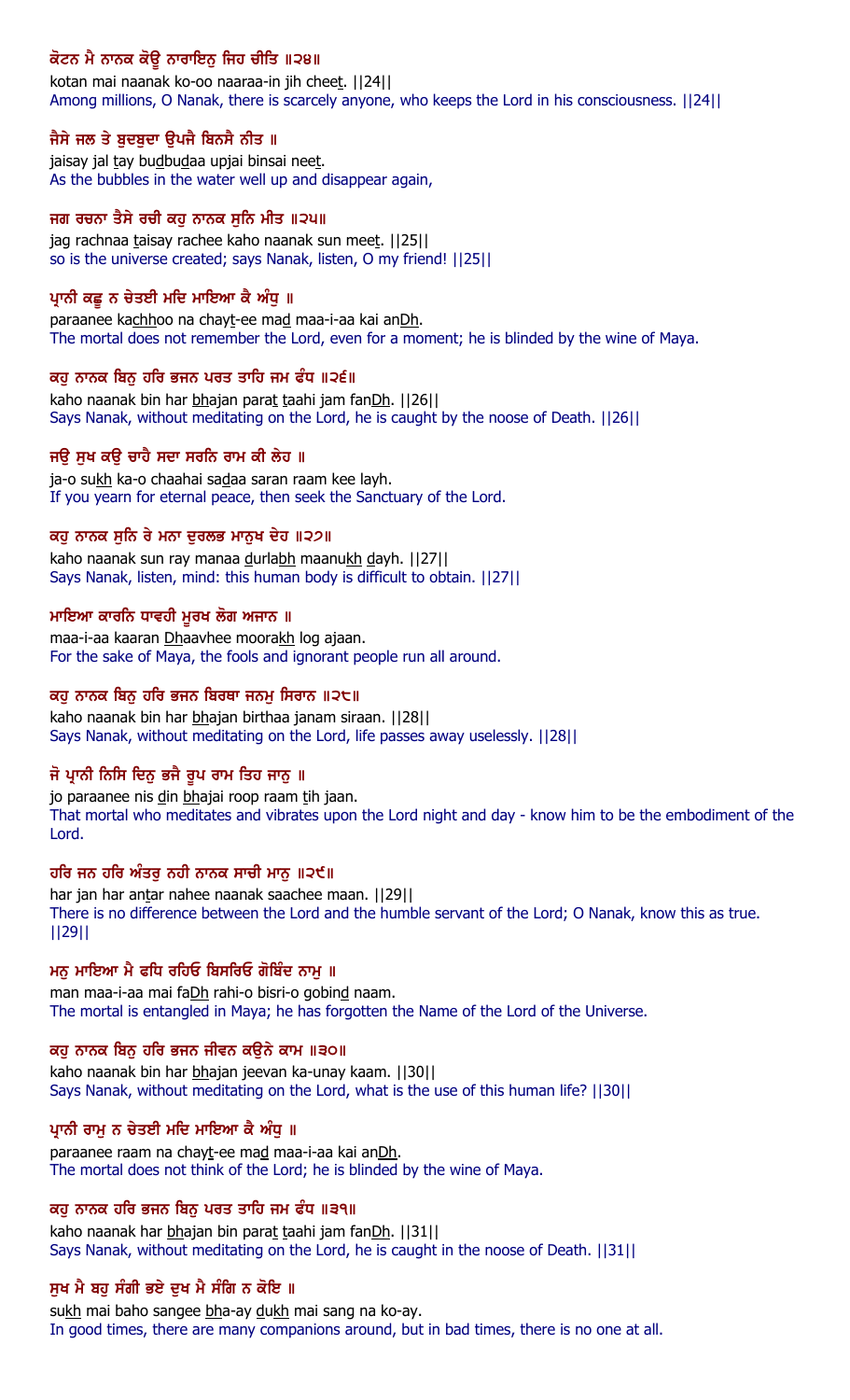## ਕਹੂ ਨਾਨਕ ਹਰਿ ਭਜੂ ਮਨਾ ਅੰਤਿ ਸਹਾਈ ਹੋਇ ॥੩੨॥

kaho naanak har bhaj manaa ant sahaa-ee ho-ay. [[32]] Says Nanak, vibrate, and meditate on the Lord; He shall be your only Help and Support in the end. ||32||

#### ਜਨਮ ਜਨਮ ਭਰਮਤ ਫਿਰਿਓ ਮਿਟਿਓ ਨ ਜਮ ਕੋ ਤ੍ਰਾਸੁ ॥

janam janam bharmat firi-o miti-o na jam ko taraas. Mortals wander lost and confused through countless lifetimes; their fear of death is never removed.

#### ਕਹੁ ਨਾਨਕ ਹਰਿ ਭਜੁ ਮਨਾ ਨਿਰਭੈ ਪਾਵਹਿ ਬਾਸੁ ॥੩੩॥

kaho naanak har bhaj manaa nirbhai paavahi baas. ||33|| Says Nanak, vibrate and meditate on the Lord, and you shall dwell in the Fearless Lord. ||33||

#### ਜਤਨ ਬਹੁਤੁ ਮੈ ਕਰਿ ਰਹਿਓ ਮਿਟਿਓ ਨ ਮਨ ਕੋ ਮਾਨੂ ॥

jatan bahut mai kar rahi-o miti-o na man ko maan. I have tried so many things, but the pride of my mind has not been dispelled.

#### ਦਰਮਤਿ ਸਿੳੇ ਨਾਨਕ ਫਧਿਓ ਰਾਖਿ ਲੇਹ ਭਗਵਾਨ ॥੩੪॥

durmat si-o naanak faDhi-o raakh layho bhagvaan. [[34]] I am engrossed in evil-mindedness, Nanak. O God, please save me! ||34||

#### ਬਾਲ ਜਆਨੀ ਅਰ ਬਿਰਧਿ ਫਨਿ ਤੀਨਿ ਅਵਸਥਾ ਜਾਨਿ ॥

baal ju-aanee ar biraDh fun teen avasthaa jaan. Childhood, youth and old age - know these as the three stages of life.

#### ਕਹ ਨਾਨਕ ਹਰਿ ਭਜਨ ਬਿਨ ਬਿਰਥਾ ਸਭ ਹੀ ਮਾਨ ॥੩੫॥

kaho naanak har bhajan bin birthaa sabh hee maan. [[35]] Says Nanak, without meditating on the Lord, everything is useless; you must appreciate this. ||35||

#### ਕਰਣੋ ਹੁਤੋ ਸੁ ਨਾ ਕੀਓ ਪਰਿਓ ਲੋਭ ਕੈ ਫੰਧ ॥

karno huto so naa kee-o pari-o lobh kai fanDh. You have not done what you should have done; you are entangled in the web of greed.

#### ਨਾਨਕ ਸਮਿਓ ਰਮਿ ਗਇਓ ਅਬ ਕਿੳ ਰੋਵਤ ਅੰਧ ॥੩੬॥

naanak sami-o ram ga-i-o ab ki-o rovat anDh. ||36|| Nanak, your time is past and gone; why are you crying now, you blind fool? ||36||

#### ਮਨ ਮਾਇਆ ਮੈ ਰਮਿ ਰਹਿਓ ਨਿਕਸਤ ਨਾਹਿਨ ਮੀਤ ॥

man maa-i-aa mai ram rahi-o niksat naahin meet. The mind is absorbed in Maya - it cannot escape it, my friend.

## ਨਾਨਕ ਮੂਰਤਿ ਚਿਤ੍ਰ ਜਿਉ ਛਾਡਿਤ ਨਾਹਿਨ ਭੀਤਿ ॥੩੭॥

naanak moorat chitar ji-o chhaadit naahin bheet. ||37|| Nanak, it is like a picture painted on the wall - it cannot leave it. ||37||

#### ਨਰ ਚਾਹਤ ਕਛ ਅੳਰ ਅੳਰੈ ਕੀ ਅੳਰੈ ਭਈ ॥

nar chaahat kachh a-or a-urai kee a-urai bha-ee. The man wishes for something, but something different happens.

#### ਚਿਤਵਤ ਰਹਿਓ ਠਗੳਰ ਨਾਨਕ ਫਾਸੀ ਗਲਿ ਪਰੀ ॥੩੮॥

chitvat rahi-o thaga-ur naanak faasee gal paree. [[38]] He plots to deceive others, O Nanak, but he places the noose around his own neck instead. ||38||

#### ਜਤਨ ਬਹੁਤ ਸੁਖ ਕੇ ਕੀਏ ਦੁਖ ਕੋ ਕੀਓ ਨ ਕੋਇ ॥

jatan bahut sukh kay kee-ay dukh ko kee-o na ko-ay. People make all sorts of efforts to find peace and pleasure, but no one tries to earn pain.

## ਕਹੁ ਨਾਨਕ ਸੁਨਿ ਰੇ ਮਨਾ ਹਰਿ ਭਾਵੈ ਸੋ ਹੋਇ ॥੩੯॥

kaho naanak sun ray manaa har bhaavai so ho-ay. ||39|| Says Nanak, listen, mind: whatever pleases God comes to pass. ||39||

#### ਜਗਤੁ ਭਿਖਾਰੀ ਫਿਰਤੁ ਹੈ ਸਭ ਕੋ ਦਾਤਾ ਰਾਮੁ ॥

jagat bhikhaaree firat hai sabh ko daataa raam. The world wanders around begging, but the Lord is the Giver of all.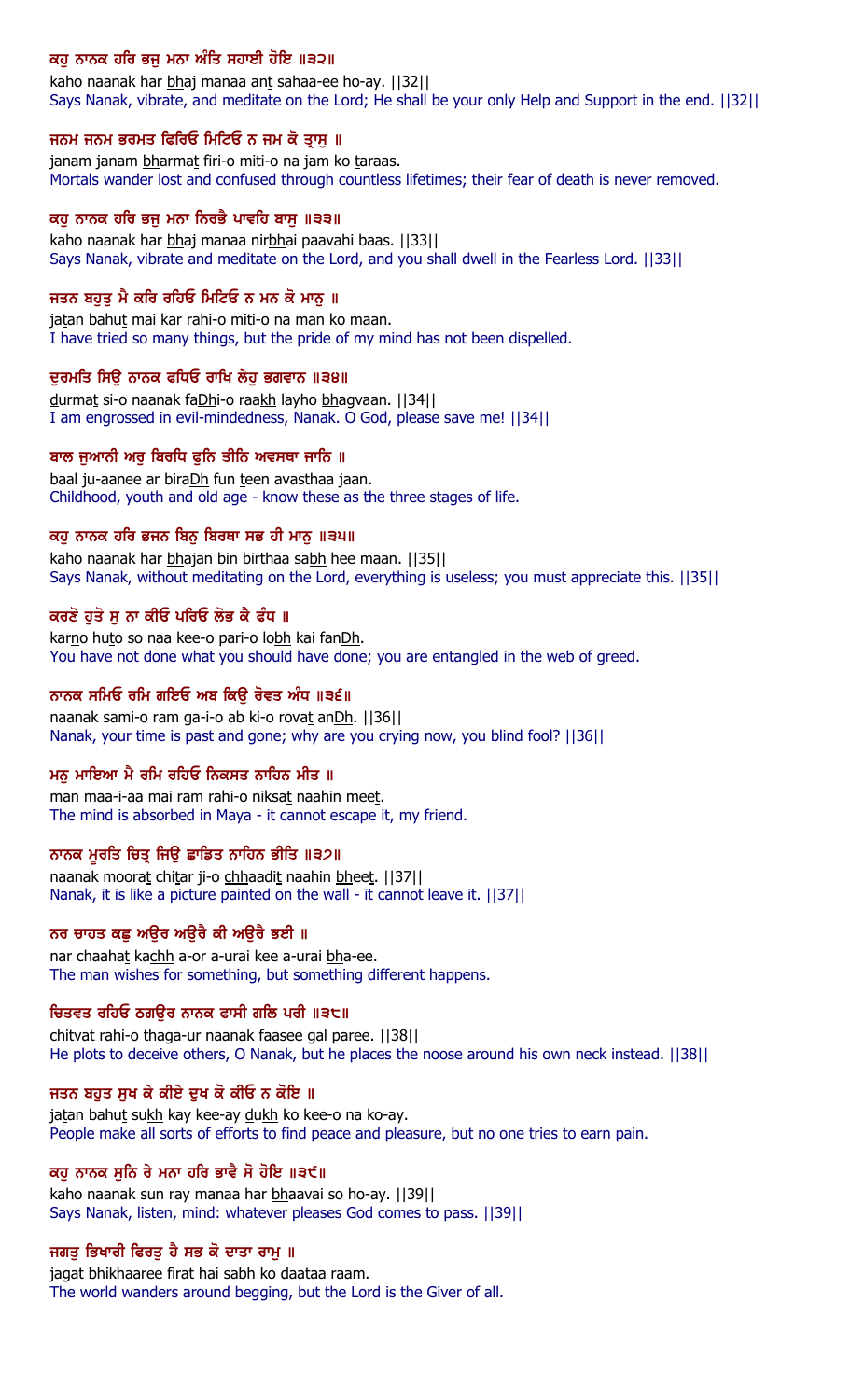## ਕਹੁ ਨਾਨਕ ਮਨ ਸਿਮਰੁ ਤਿਹ ਪੂਰਨ ਹੋਵਹਿ ਕਾਮ ॥੪੦॥

kaho naanak man simar tih pooran hoveh kaam. [[40]] Says Nanak, meditate in remembrance on Him, and all your works will be successful. ||40||

## ਝੁਠੈ ਮਾਨੂ ਕਹਾ ਕਰੈ ਜਗੂ ਸੁਪਨੇ ਜਿਉ ਜਾਨੂ ॥

jhoothai maan kahaa karai jag supnay ji-o jaan. Why do you take such false pride in yourself? You must know that the world is just a dream.

## ਇਨ ਮੈ ਕਛ ਤੇਰੋ ਨਹੀ ਨਾਨਕ ਕਹਿਓ ਬਖਾਨਿ ॥੪੧॥

in mai kachh tayro nahee naanak kahi-o bakhaan. | | 41 | | None of this is yours; Nanak proclaims this truth. ||41||

## ਗਰਬੂ ਕਰਤੂ ਹੈ ਦੇਹ ਕੋ ਬਿਨਸੈ ਛਿਨ ਮੈ ਮੀਤ ॥

garab karat hai dayh ko binsai chhin mai meet. You are so proud of your body; it shall perish in an instant, my friend.

## ਜਿਹਿ ਪਾਨੀ ਹਰਿ ਜਸ ਕਹਿਓ ਨਾਨਕ ਤਿਹਿ ਜਗ ਜੀਤਿ ॥੪੨॥

jihi paraanee har jas kahi-o naanak tihi jag jeet. ||42|| That mortal who chants the Praises of the Lord, O Nanak, conquers the world. ||42||

## ਜਿਹ ਘਟਿ ਸਿਮਰਨ ਰਾਮ ਕੋ ਸੋ ਨਰ ਮਕਤਾ ਜਾਨ ॥

jih ghat simran raam ko so nar muktaa jaan. That person, who meditates in remembrance on the Lord in his heart, is liberated - know this well.

## ਤਿਹਿ ਨਰ ਹਰਿ ਅੰਤਰ ਨਹੀ ਨਾਨਕ ਸਾਚੀ ਮਾਨ ॥੪੩॥

tihi nar har antar nahee naanak saachee maan. [[43]] There is no difference between that person and the Lord: O Nanak, accept this as the Truth. ||43||

## ਏਕ ਭਗਤਿ ਭਗਵਾਨ ਜਿਹ ਪਾਨੀ ਕੈ ਨਾਹਿ ਮਨਿ ॥

ayk bhagat bhagvaan jih paraanee kai naahi man. That person, who does not feel devotion to God in his mind

## ਜੈਸੇ ਸੁਕਰ ਸੁਆਨ ਨਾਨਕ ਮਾਨੋ ਤਾਹਿ ਤਨੁ ॥੪੪॥

jaisay sookar su-aan naanak maano taahi tan. [[44]] - O Nanak, know that his body is like that of a pig, or a dog. ||44||

## ਸਆਮੀ ਕੋ ਗਿਹ ਜਿੳ ਸਦਾ ਸਆਨ ਤਜਤ ਨਹੀ ਨਿਤ ॥

su-aamee ko garihu ji-o sadaa su-aan tajat nahee nit. A dog never abandons the home of his master.

## ਨਾਨਕ ਇਹ ਬਿਧਿ ਹਰਿ ਭਜੳ ਇਕ ਮਨਿ ਹਇ ਇਕ ਚਿਤਿ ॥੪੫॥

naanak ih biDh har bhaja-o ik man hu-ay ik chit. ||45|| O Nanak, in just the same way, vibrate, and meditate on the Lord, single-mindedly, with one-pointed consciousness. ||45||

## ਤੀਰਥ ਬਰਤ ਅਰ ਦਾਨ ਕਰਿ ਮਨ ਮੈ ਧਰੈ ਗਮਾਨ ॥

tirath barat ar daan kar man mai Dharai gumaan. Those who make pilgrimages to sacred shrines, observe ritualistic fasts and make donations to charity while still taking pride in their minds

## ਨਾਨਕ ਨਿਹਫਲ ਜਾਤ ਤਿਹ ਜਿੳ ਕੰਚਰ ਇਸਨਾਨ ॥੪੬॥

naanak nihfal jaat tih ji-o kunchar isnaan. | | 46 | | - O Nanak, their actions are useless, like the elephant, who takes a bath, and then rolls in the dust. ||46||

## ਸਿਰ ਕੰਪਿਓ ਪਗ ਡਗਮਗੇ ਨੈਨ ਜੋਤਿ ਤੇ ਹੀਨ ॥

sir kampi-o pag dagmagay nain jot tay heen. The head shakes, the feet stagger, and the eyes become dull and weak.

## ਕਹੁ ਨਾਨਕ ਇਹ ਬਿਧਿ ਭਈ ਤਉ ਨ ਹਰਿ ਰਸਿ ਲੀਨ ॥੪੭॥

kaho naanak ih biDh bha-ee ta-oo na har ras leen. [[47]] Says Nanak, this is your condition. And even now, you have not savored the sublime essence of the Lord. ||47||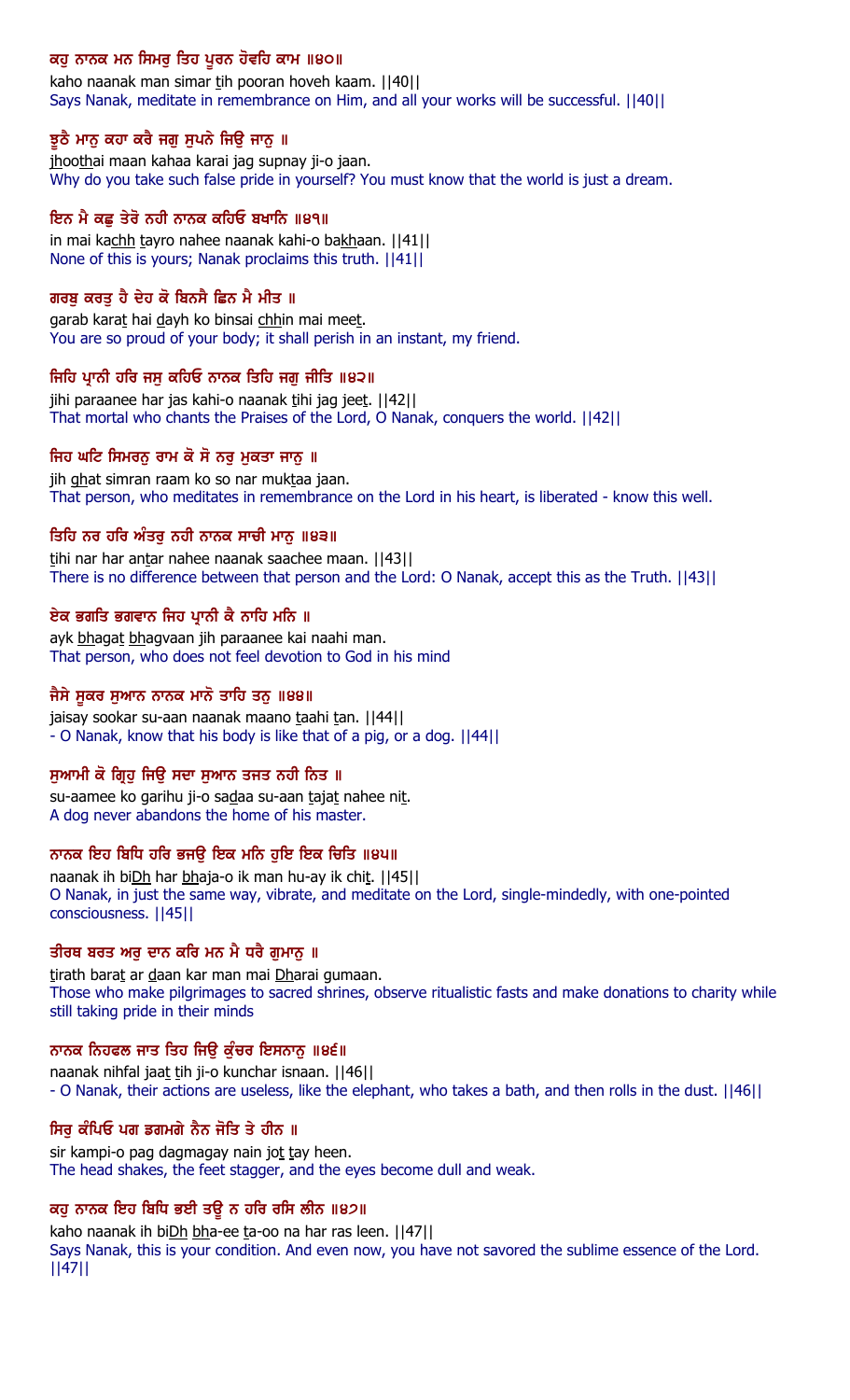# ਨਿਜ ਕਰਿ ਦੇਖਿਓ ਜਗਤੁ ਮੈ ਕੋ ਕਾਹੂ ਕੋ ਨਾਹਿ ॥

nij kar daykhi-o jagat mai ko kaahoo ko naahi. I had looked upon the world as my own, but no one belongs to anyone else.

## ਨਾਨਕ ਥਿਰੂ ਹਰਿ ਭਗਤਿ ਹੈ ਤਿਹ ਰਾਖੋ ਮਨ ਮਾਹਿ ॥੪੮॥

naanak thir har bhagat hai tih raakho man maahi. [[48]] O Nanak, only devotional worship of the Lord is permanent; enshrine this in your mind. ||48||

#### ਜਗ ਰਚਨਾ ਸਭ ਝੂਠ ਹੈ ਜਾਨਿ ਲੇਹੂ ਰੇ ਮੀਤ ॥

jag rachnaa sabh jhooth hai jaan layho ray meet. The world and its affairs are totally false; know this well, my friend.

#### ਕਹਿ ਨਾਨਕ ਥਿਰੂ ਨਾ ਰਹੇ ਜਿਉ ਬਾਲੂ ਕੀ ਭੀਤਿ ॥੪੯॥

kahi naanak thir naa rahai ji-o baaloo kee bheet. [[49]] Says Nanak, it is like a wall of sand; it shall not endure. ||49||

#### ਰਾਮ ਗਇਓ ਰਾਵਨ ਗਇਓ ਜਾ ਕੳ ਬਹ ਪਰਵਾਰ ॥

raam ga-i-o raavan ga-i-o jaa ka-o baho parvaar. Raam Chand passed away, as did Raawan, even though he had lots of relatives.

#### ਕਹ ਨਾਨਕ ਥਿਰ ਕਛ ਨਹੀ ਸਪਨੇ ਜਿੳ ਸੰਸਾਰ ॥੫੦॥

kaho naanak thir kachh nahee supnay ji-o sansaar. | [50] | Says Nanak, nothing lasts forever; the world is like a dream. ||50||

#### ਚਿੰਤਾ ਤਾ ਕੀ ਕੀਜੀਐ ਜੋ ਅਨਹੋਨੀ ਹੋਇ ॥

chintaa taa kee keejee-ai jo anhonee ho-ay. People become anxious, when something unexpected happens.

#### ਇਹੂ ਮਾਰਗੂ ਸੰਸਾਰ ਕੋ ਨਾਨਕ ਥਿਰੂ ਨਹੀ ਕੋਇ ॥੫੧॥

ih maarag sansaar ko naanak thir nahee ko-ay. ||51|| This is the way of the world, O Nanak; nothing is stable or permanent. ||51||

#### ਜੋ ੳਪਜਿਓ ਸੋ ਬਿਨਸਿ ਹੈ ਪਰੋ ਆਜ ਕੈ ਕਾਲਿ ॥

jo upji-o so binas hai paro aaj kai kaal. Whatever has been created shall be destroyed; everyone shall perish, today or tomorrow.

## ਨਾਨਕ ਹਰਿ ਗਨ ਗਾਇ ਲੇ ਛਾਡਿ ਸਗਲ ਜੰਜਾਲ ॥੫੨॥

naanak har gun gaa-ay lay chhaad sagal janjaal. ||52|| O Nanak, sing the Glorious Praises of the Lord, and give up all other entanglements. ||52||

ਦੋਹਰਾ ॥ dohraa. Dohraa:

## ਬਲ ਛਟਕਿਓ ਬੰਧਨ ਪਰੇ ਕਛ ਨ ਹੋਤ ੳਪਾਇ ॥

bal chhutki-o banDhan paray kachhoo na hot upaa-ay. My strength is exhausted, and I am in bondage; I cannot do anything at all.

## ਕਹੁ ਨਾਨਕ ਅਬ ਓਟ ਹਰਿ ਗਜ ਜਿਉ ਹੋਹੁ ਸਹਾਇ ॥੫੩॥

kaho naanak ab ot har gaj ji-o hohu sahaa-ay. ||53|| Says Nanak, now, the Lord is my Support; He will help me, as He did the elephant. ||53||

#### ਬਲੂ ਹੋਆ ਬੰਧਨ ਛੁਟੇ ਸਭੂ ਕਿਛੂ ਹੋਤ ਉਪਾਇ ॥

bal ho-aa banDhan chhutay sabh kichh hot upaa-ay. My strength has been restored, and my bonds have been broken; now, I can do everything.

#### ਨਾਨਕ ਸਭੁ ਕਿਛੁ ਤੁਮਰੈ ਹਾਥ ਮੈ ਤੁਮ ਹੀ ਹੋਤ ਸਹਾਇ ॥੫੪॥

naanak sabh kichh tumrai haath mai tum hee hot sahaa-ay. ||54|| Nanak: everything is in Your hands, Lord; You are my Helper and Support. ||54||

## ਸੰਗ ਸਖਾ ਸਭਿ ਤਜਿ ਗਏ ਕੋਉ ਨ ਨਿਬਹਿਓ ਸਾਥਿ ॥

sang sakhaa sabh taj ga-ay ko-oo na nib-hi-o saath. My associates and companions have all deserted me; no one remains with me.